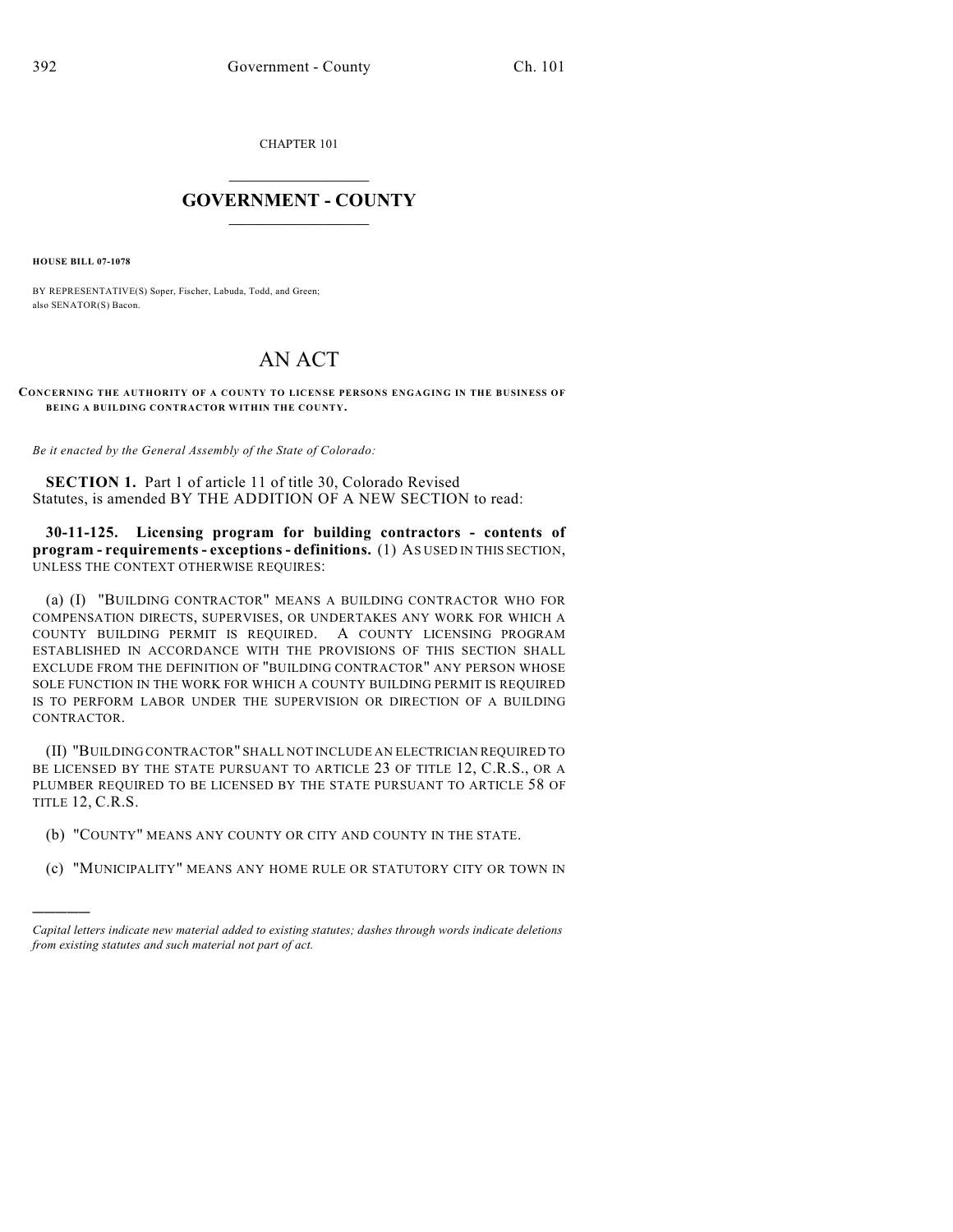THE STATE.

(d) "PERSON" MEANS ANY INDIVIDUAL, CORPORATION, LIMITED LIABILITY COMPANY, PARTNERSHIP, ASSOCIATION, OR OTHER LEGAL ENTITY.

(2) SUBJECT TO THE REQUIREMENTS OF THIS SECTION, ANY COUNTY THAT HAS ADOPTED A BUILDING CODE MAY ESTABLISH A LICENSING PROGRAM TO REQUIRE A PERSON WHO ENGAGES IN THE BUSINESS OF BEING A BUILDING CONTRACTOR WITHIN THE UNINCORPORATED AREAS OF THE COUNTY TO OBTAIN A LICENSE FROM THE COUNTY PRIOR TO ENGAGING IN THE BUSINESS. THE COUNTY MAY DEVELOP THE LICENSING PROGRAM IN ACCORDANCE WITH THE REQUIREMENTS OF THIS SECTION, AND ANY SUCH PROGRAM MAY INCLUDE ONE OR MORE OF THE FOLLOWING:

(a) PROCEDURES THAT A BUILDING CONTRACTOR WOULD FOLLOW IN ORDER TO OBTAIN OR RENEW A LICENSE, INCLUDING THE SUBMISSION OF ANY DOCUMENTATION OR INFORMATION AS MAY BE REQUIRED BY THE COUNTY;

(b) A REQUIREMENT THAT THE BUILDING CONTRACTOR ACHIEVE A PASSING GRADE ON A NATIONALLY RECOGNIZED EXAMINATION PROMULGATED BY THE INTERNATIONAL CODE COUNCIL THAT IS COMMONLY USED AND ACCEPTED IN THE INDUSTRY;

(c) SPECIFICATION OF THE DURATION OF THE LICENSE ISSUED BY THE COUNTY;

(d) SUBJECT TO THE REQUIREMENTS OF SUBSECTION (3) OF THIS SECTION, THE IMPOSITION OF A REASONABLE FEE TO BE CHARGED BY THE COUNTY TO A BUILDING CONTRACTOR TO COVER THE COSTS OF ANY TESTING REQUIRED TO BE PERFORMED BY THE COUNTY, THE PROCESSING OF THE APPLICATION, OR ANY OTHER COSTS INCURRED BY THE COUNTY IN CONNECTION WITH THE ISSUANCE OR RENEWAL OF A LICENSE; OR

(e) GROUNDS FOR THE REVOCATION OR SUSPENSION OF A LICENSE ISSUED BY THE COUNTY, GROUNDS FOR THE REVOCATION OR SUSPENSION OF A BUILDING PERMIT ISSUED FOR A PROJECT FOR WHICH THE BUILDING CONTRACTOR IS FOUND NOT TO BE IN COMPLIANCE WITH THE COUNTY'S LICENSING REQUIREMENTS, OR GROUNDS FOR THE IMPOSITION OF ANY LESSER SANCTION, WHICH SHALL BE BASED ON OBJECTIVE STANDARDS AND CRITERIA DEVELOPED FROM THE COUNTY BUILDING CODE, AND PROCEDURES TO BE FOLLOWED BY THE COUNTY IN CARRYING OUT THE REVOCATION, SUSPENSION, OR OTHER SANCTION BASED UPON SUCH GROUNDS, INCLUDING A PROCESS FOR APPEALING ANY SANCTION SO IMPOSED.

(3) ANY COUNTY THAT ESTABLISHES A LICENSING PROGRAM PURSUANT TO THIS SECTION SHALL ISSUE A LICENSE TO A BUILDING CONTRACTOR HOLDING A VALID LICENSE ISSUED BY ANOTHER COUNTY OR MUNICIPALITY IN THE STATE WITHOUT REQUIRING THE BUILDING CONTRACTOR TO TAKE OR ACHIEVE A PASSING GRADE ON ANY EXAMINATION CONDUCTED BY THE COUNTY IF THE LICENSE ISSUED BY SUCH OTHER COUNTY OR MUNICIPALITY REQUIRED THE BUILDING CONTRACTOR TO ACHIEVE A PASSING GRADE ON A NATIONALLY RECOGNIZED EXAMINATION PROMULGATED BY THE INTERNATIONAL CODE COUNCIL COMMONLY USED AND ACCEPTED IN THE INDUSTRY. IN THE CASE OF A BUILDING CONTRACTOR HOLDING A VALID LICENSE ISSUED BY ANOTHER COUNTY OR MUNICIPALITY IN THE STATE, THE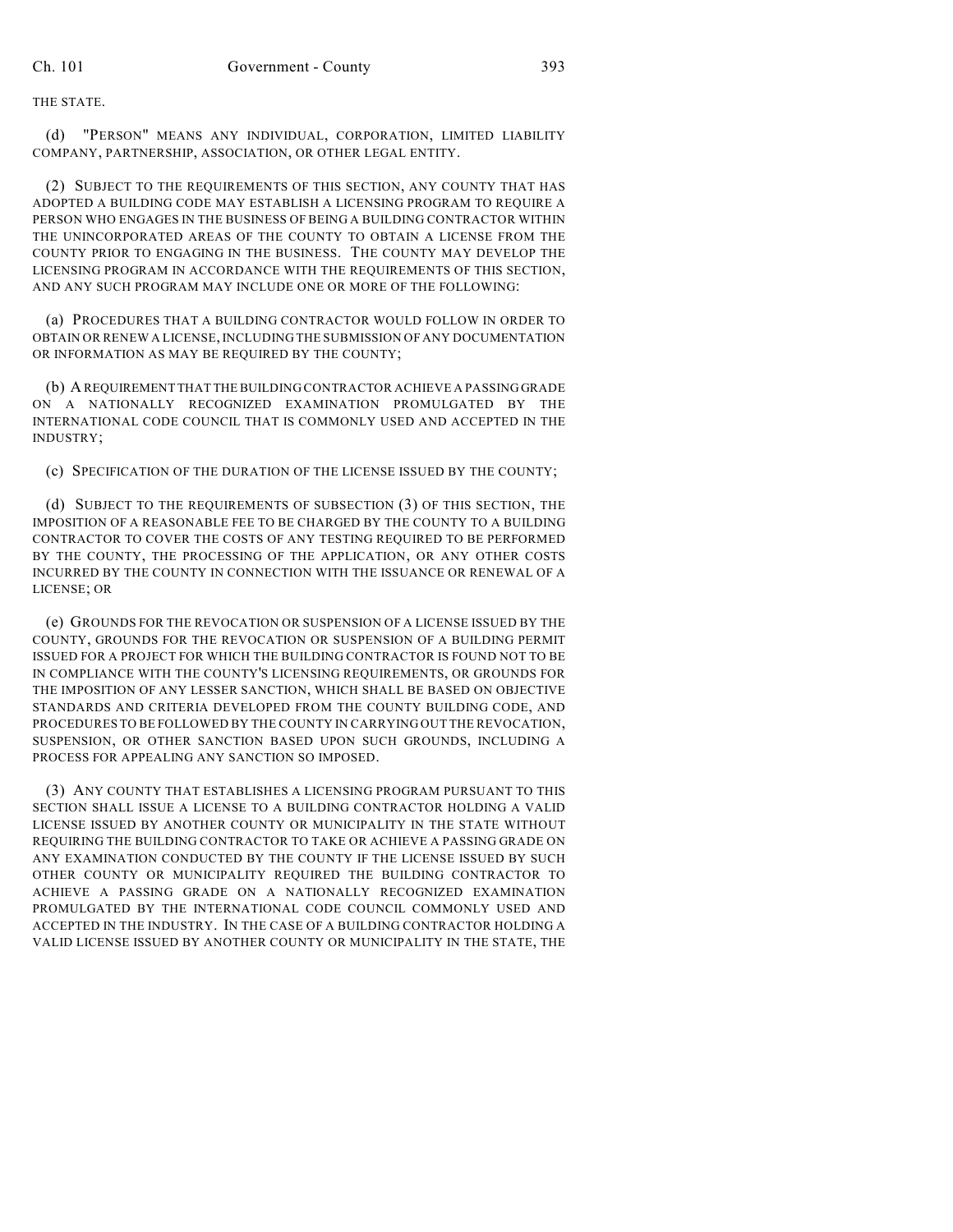394 Government - County Ch. 101

FEE CHARGED BY A SECONDARY COUNTY FOR ISSUANCE OR RENEWAL OF A LICENSE IN ACCORDANCE WITH THE REQUIREMENTS OF THIS SECTION SHALL BE REASONABLE AND LIMITED TO COSTS INCURRED BY THE SECONDARY COUNTY IN PROCESSING THE APPLICATION AND OTHERWISE ADMINISTERING THE ISSUANCE OR RENEWAL OF A LICENSE REQUIRED BY THIS SECTION.

(4) IF A BUILDING CONTRACTOR APPLYING FOR A LICENSE COMPLIES WITH THE REQUIREMENTS FOR OBTAINING A LICENSE ESTABLISHED BY THE COUNTY, THE COUNTY SHALL ISSUE A PROVISIONAL LICENSE TO THE BUILDING CONTRACTOR NO LATER THAN SEVEN BUSINESS DAYS AFTER THE BUILDING CONTRACTOR HAS SUBMITTED A COMPLETE APPLICATION. NOTWITHSTANDING THE PROVISIONS OF SUBSECTION (5) OF THIS SECTION, ANY FAILURE ON THE PART OF THE COUNTY TO ISSUE A NONPROVISIONAL LICENSE WITHIN FORTY-FIVE DAYS AFTER SUBMISSION OF A COMPLETE APPLICATION TO A BUILDING CONTRACTOR WHO HAS OTHERWISE SATISFIED ALL OTHER REQUIREMENTS FOR OBTAINING A LICENSE SHALL NOT PRECLUDE THE BUILDING CONTRACTOR FROM ENGAGING IN THE BUSINESS OF BEING A BUILDING CONTRACTOR AND APPLYING FOR A BUILDING PERMIT FOR UNINCORPORATED AREAS OF THE COUNTY.

(5) EXCEPT AS OTHERWISE PROVIDED IN SUBSECTION (4) OF THIS SECTION, NO PERSON SHALL ENGAGE IN THE BUSINESS OF BEING A BUILDING CONTRACTOR WITHIN THE UNINCORPORATED AREAS OF ANY COUNTY THAT HAS ADOPTED A LICENSING PROGRAM CREATED PURSUANT TO THIS SECTION UNLESS THE PERSON HOLDS A VALID LICENSE ISSUED OR RECOGNIZED BY THE COUNTY IN ACCORDANCE WITH THE REQUIREMENTS OF THIS SECTION.

(6) NOTWITHSTANDING ANY OTHER PROVISION OF THIS SECTION:

(a) THE PROVISIONS OF THIS SECTION SHALL APPLY TO ANY LICENSING PROGRAM OPERATED OR ADMINISTERED BY A COUNTY THAT IS IN EXISTENCE AS OF THE EFFECTIVE DATE OF THIS SECTION. ANY LICENSING PROGRAM OPERATED OR ADMINISTERED BY A COUNTY AS OF THE EFFECTIVE DATE OF THIS SECTION THAT SATISFIES OR IS AMENDED TO SATISFY THE REQUIREMENTS OF THIS SECTION IS HEREBY RATIFIED AS COMPLIANT WITH THE REQUIREMENTS OF THIS SECTION AND NEED NOT BE REESTABLISHED BY THE COUNTY.

(b) NOTHING IN THIS SECTION SHALL BE CONSTRUED TO REQUIRE ANY INDIVIDUAL TO HOLD A LICENSE TO PERFORM REPAIR OR MAINTENANCE WORK ON HIS OR HER OWN PROPERTY, NOR SHALL IT PREVENT A PERSON FROM EMPLOYING AN INDIVIDUAL ON EITHER A FULL-TIME OR A PART-TIME BASIS TO PERFORM REPAIR OR MAINTENANCE WORK ON HIS OR HER OWN PROPERTY WHO IS NOT LICENSED UNDER THE PROVISIONS OF THIS SECTION.

**SECTION 2. Effective date.** This act shall take effect at 12:01 a.m. on the day following the expiration of the ninety-day period after final adjournment of the general assembly that is allowed for submitting a referendum petition pursuant to article V, section 1 (3) of the state constitution, (August 8, 2007, if adjournment sine